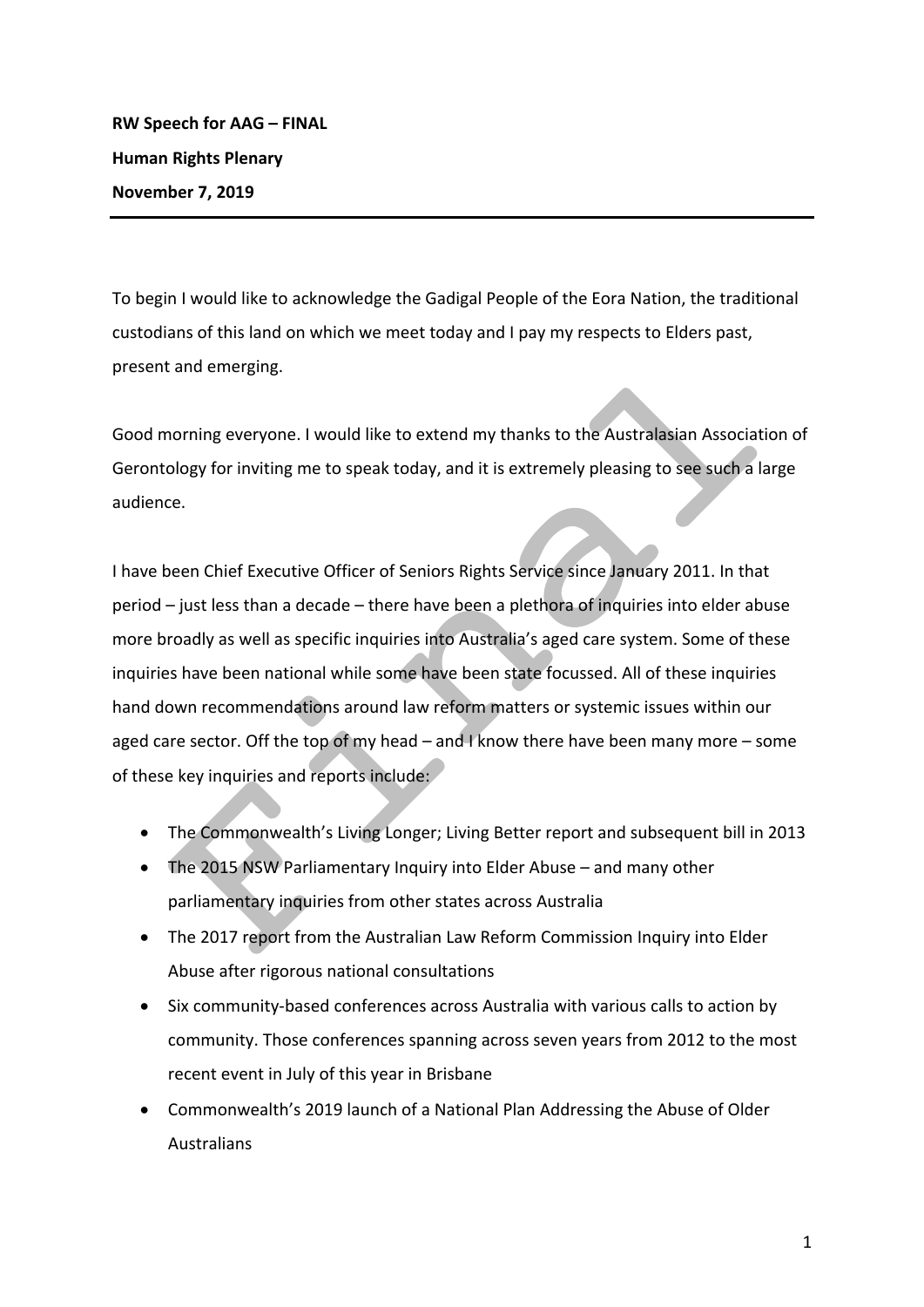• And now of course the interim findings of the Royal Commission into Aged Care Quality and Safety

While each of these exercises outlined here have led to incremental reform in various areas of sectors that work with older Australians there has been no *revolution* into how Australia's elderly are treated. As a group who work with older people almost every day – many of whom are attending this conference – we see and hear of older Australians being mistreated, in distress and in need of support almost every working day.

In talking to various colleagues since the interim findings of the royal commission were handed down few expect to see significant change in the aged care system except for announcements of extra aged-care packages – something that the sector has been lobbying for long before the royal commission was called. And this came to fruition over the past week while writing this speech.

I'd like to briefly focus on some of the work conducted by Seniors Rights Service in terms of our legal advices and other legal services. Demand for these services increase from year-toyear. Resources remain stagnate despite our best efforts to ensure our growing number of clients get the best possible service they deserve.

If we go back to the Australian Law Reform Commission Inquiry into Elder Abuse and its findings released in its 2017 report – while we are seeing a diligent response within the Commonwealth's National Plan to Address the Abuse of Older People – unfortunately to many observers some aspects of that plan seem to be moving too slowly and older people are missing out on timely and meaningful reform.

Now I understand that setting up a prevalence study into elder abuse is big and complex but despite recommendations of this as a necessity to help underpin the national narrative on elder abuse it is yet to come to fruition. Without it in place it means services like Seniors Rights Service have little data to back our need for additional resources.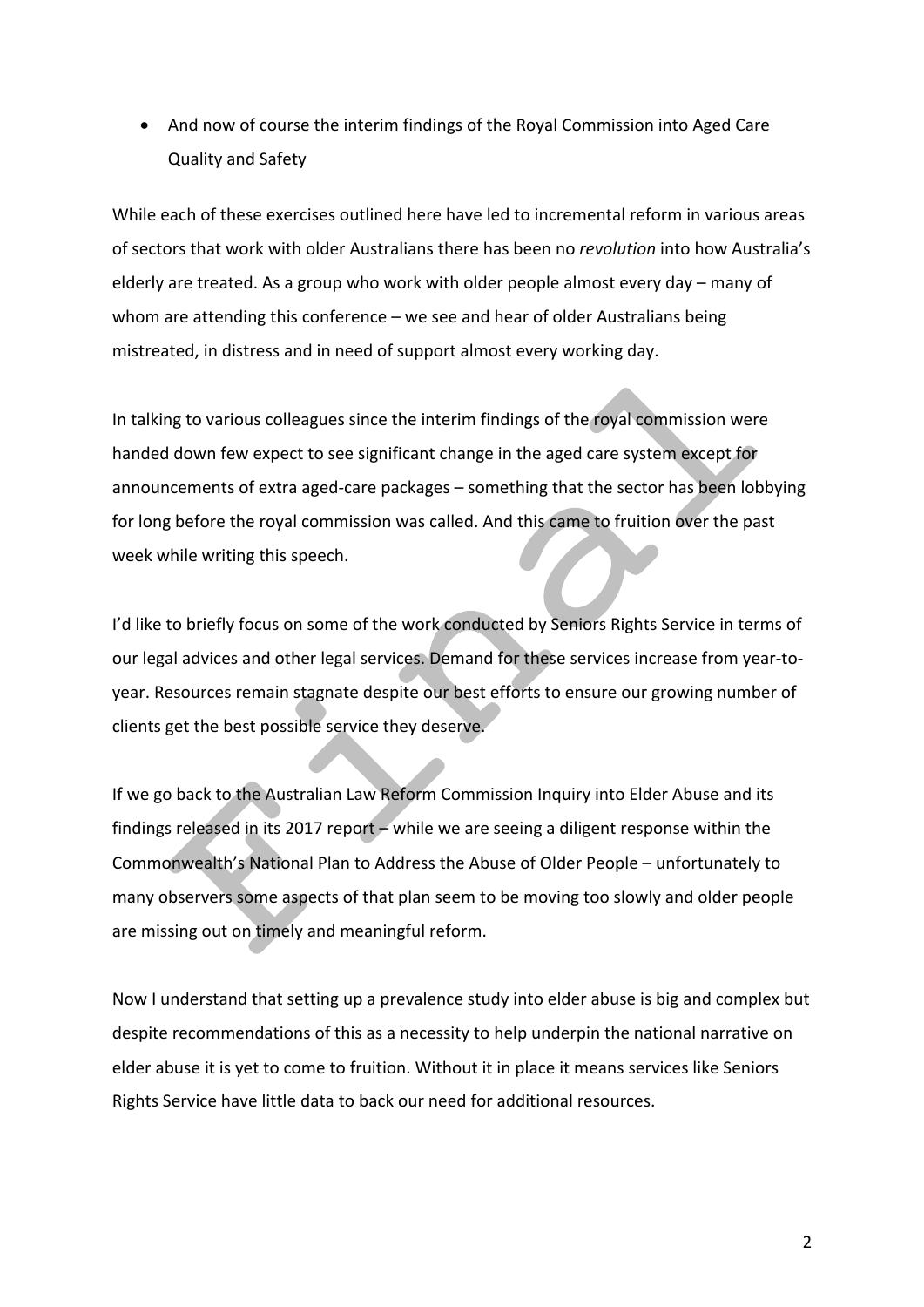Let's look at some of the effects of a growing awareness across our communities and indeed the nation in regard to the rights of older people.

In the 2018-19 year alone demand for Seniors Rights Service legal services grew by 25% to more than 3,422 legal services being delivered across NSW. That's a huge growth in one year and it has not been matched with additional resources – in fact zilch additional resources. And right now we cannot gauge whether that high service demand will continue to increase or if in fact plateau. We have no revalence data that really demonstrates how many people are in need. A continued increase of 25% a year in service uptake is unsustainable for an already underfunded community-based service delivery organisation. If indeed prevalence of elder abuse is somewhere around 10% as some social researchers in the sector use in the absence of actual prevalence data, then theoretically the number of people in NSW who experience abuse may well be 10% of 1.5 million older people across the state  $-$  or 150,000 older New South Welsh people.

So... again just focusing on the issue of abuse and narrowing in on the recommendations of the Australian Law Reform Commission it's great to see that the Commonwealth's Attorney-General Department has provided funding to a dozen elder abuse pilot sites for set-up in various localities around Australia. However, it is a great pity that funding has gone to relatively small geographically focussed sites and do not go to the heart of how we need to address the enormity of elder abuse across all of our communities in all four corners of the nation.

We need nationwide and state-wide services that provide equity of access to all, not just gold-plated pilots that provide services to only a few in certain areas of Australia. Elder abuse is a national problem not neatly confined as a local issue. So, for example, while the NSW Gosford pilot is a great initiative for people in that catchment area older people in need of an elder abuse service who live in Broken Hill, Ballina, Bega or Bourke will continue to rely on Seniors Rights Service state wide service that delivers across the state despite an individual's postcode. That said, with service demands increasing from year-to-year but resourcing not following that demand our organisation is at stretching point. There seems to be an expectation by funders that community-based organisations like ours can do more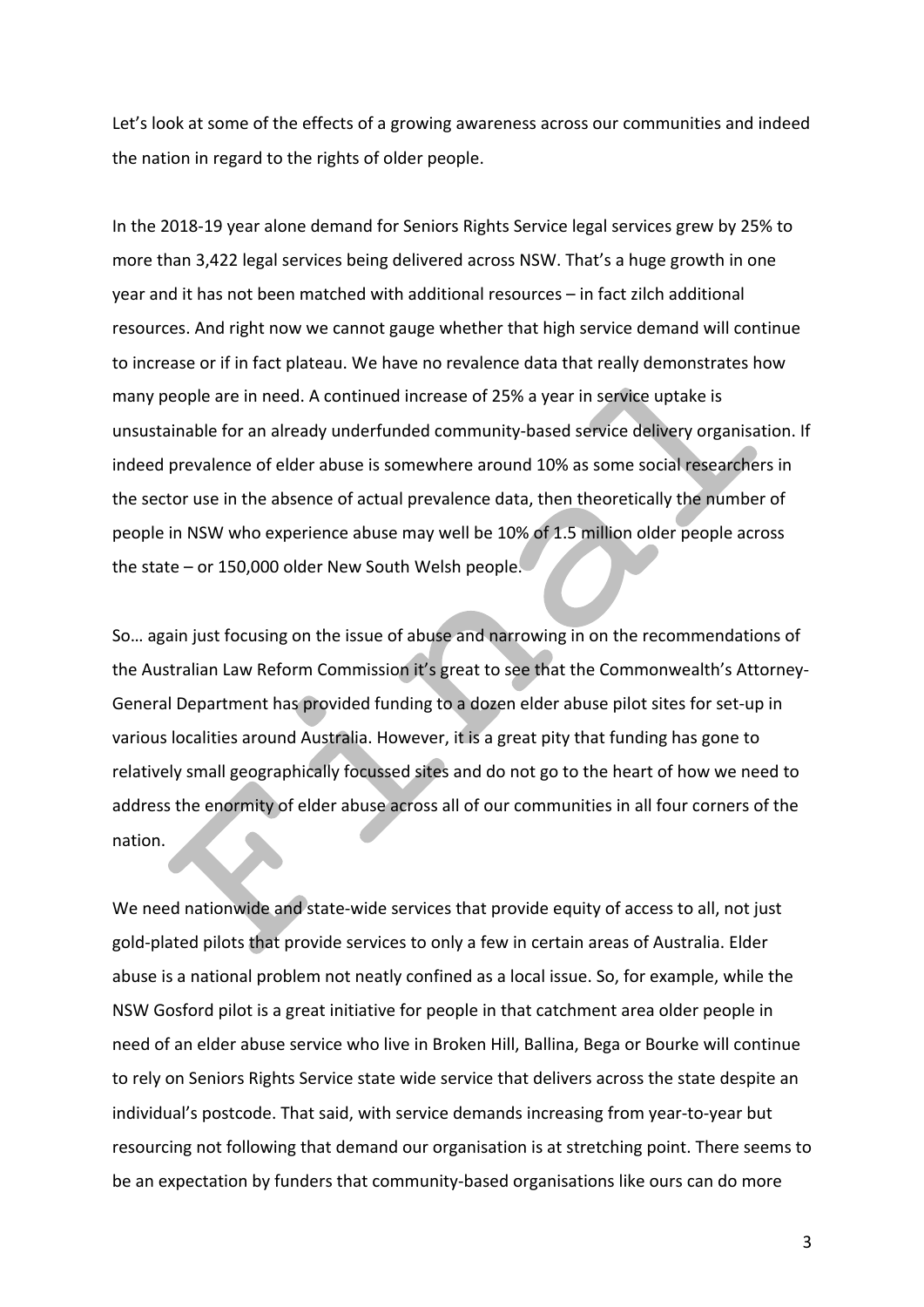and more with no real funding increase  $-$  we can't. We know that abuse and the mistreatment of older people is huge, the government sponsored reports are telling us all that this is the case. Community-based organisations can only be as creative and innovative to a point.

Rights-based agencies need to be better resourced so that we can work with older people or their representatives in the community and stop matters escalating into situations that have even worse outcomes for the older person. Rights-based services should be seen as early intervention services so that individuals feel empowered to exercise their rights early rather than experience abuse.

Let's move to the current Royal Commission into Aged Care Quality and Safety. Since the Australian Law Reform Commission into Elder Abuse in 2017 that in essence focussed on abuse within the community, the royal commission is providing forensic examination of our aged care system. Last week's interim report was shocking and ugly. The unfortunate aspect of the bulk of the interim findings was that for those of us connected to the aged care sector some of it wasn't news. While there are some fantastic examples of quality aged care across Australia we all know from our work in this space  $-$  and from increased media intensity over the past five years  $-$  that there is a huge problem in our aged care sector.

Emphasis on waiting times and the need for more home care and high-level packages are to a degree easy and quick to address... it just requires an appetite from a government now reaching a budget surplus to inject several billions of dollars into the sector. Now there is clear evidence through the royal commission I assume this will be an option and it will immediately generate positive media headlines. And of course Minister Hunt did that on Sunday – a \$2.5 billion injection of funding into home care packages. A win, win I suppose... good headlines for the government and more packages for those on wait lists... but like I said... this will only be a quick one-off item that can be fixed ASAP. There's so much more to do and the royal commission will no doubt continue to shine the spotlight on other areas of need – both short-term and longer-term systemic change.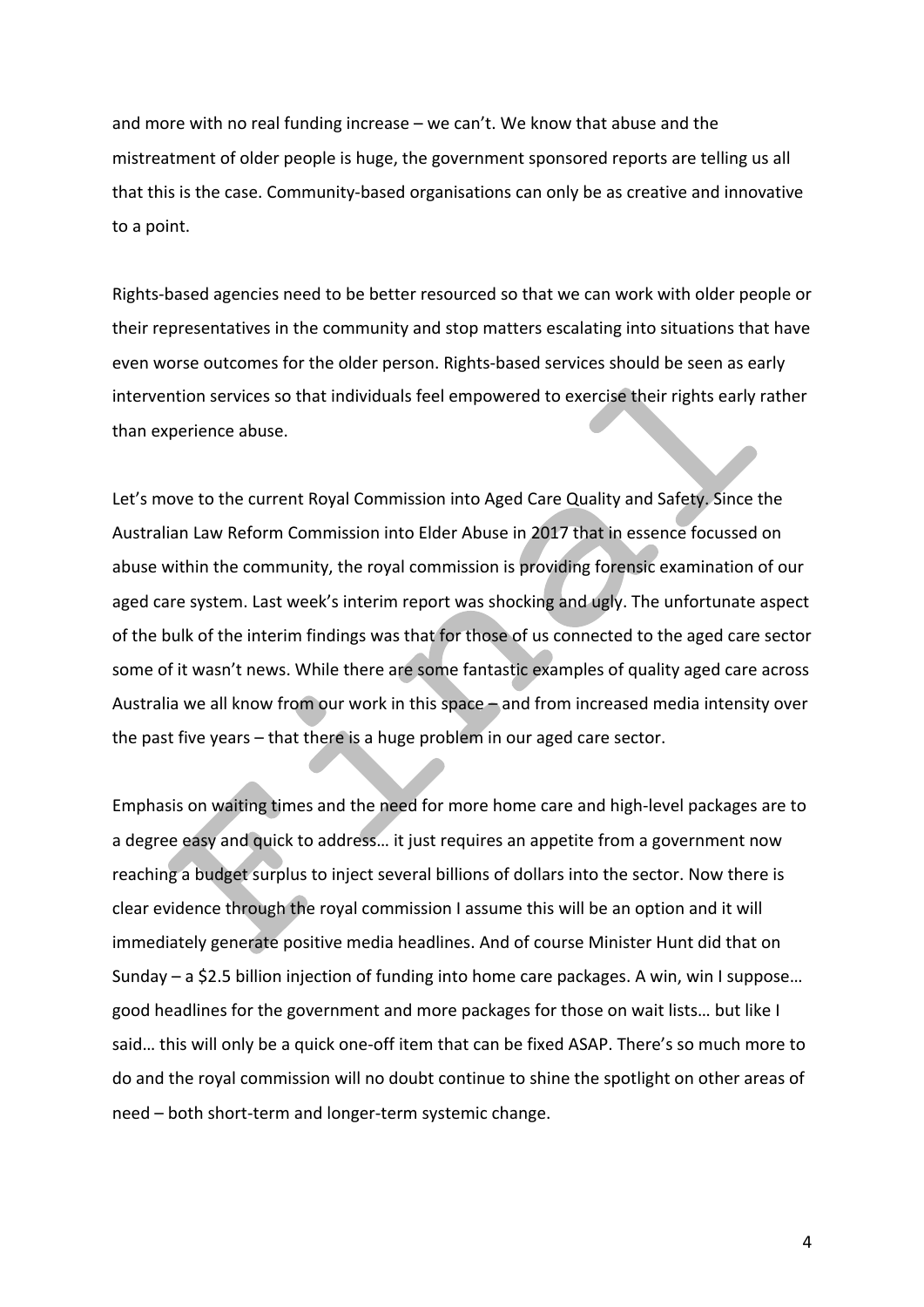In the 2018-19 year aged-care advocacy services provided by Seniors Rights Service also increased significantly. In that year alone, aged-care advocacy services increased by 27% to 4,451. Again, an unsustainable increase without resourcing that tracks at that pace of demand. The *Catch 22* with the Royal Commission into Aged Care Quality and Safety is the media attention over the past 12 months means that people in care and the adult children and other significant people in the older person's life are now looking for rights-based services such as Seniors Rights Service in NSW or the national umbrella body - the Older Persons Advocacy Network– to find a suitable rights-based service to help them advocate for better quality care. We want more people to be aware of their rights but rights-based services need to be better resourced and equipped for a world that is becoming increasingly aware that rights-based agencies can offer guidance and help thousands exercise their rights and not have their personal situation fall into decline.

When combining both residential aged care and care services at home there are more than a million older Australians already in receipt of aged care. There is no measurement to understand how many of those people are being mistreated or those who simply want to ask for improvements in their care service. We are left with an issue across the aged care sector whereby the extent of this issue cannot be demonstrated by quantitative data but nonetheless compelling qualitative data – particularly given what we have seen emerge from the royal commission over the past years. Some terrifying and gripping stories... but exactly how many people in care have issues or problems with their service?

I would therefore hazard a guess that the number of people in care reaching out to Seniors Rights Service each year is probably the tip of the iceberg. If the National Aged Care Advocacy Program was funded to supply services to just 10% of those in care across Australia then that program would need a significant funding increases. And what we do know from aged care advocacy services is that when utilised early they can minimise the risk  $-$  and in some cases eliminate the risk  $-$  of cases of mistreatment or abuse within the care setting ever taking root to begin with.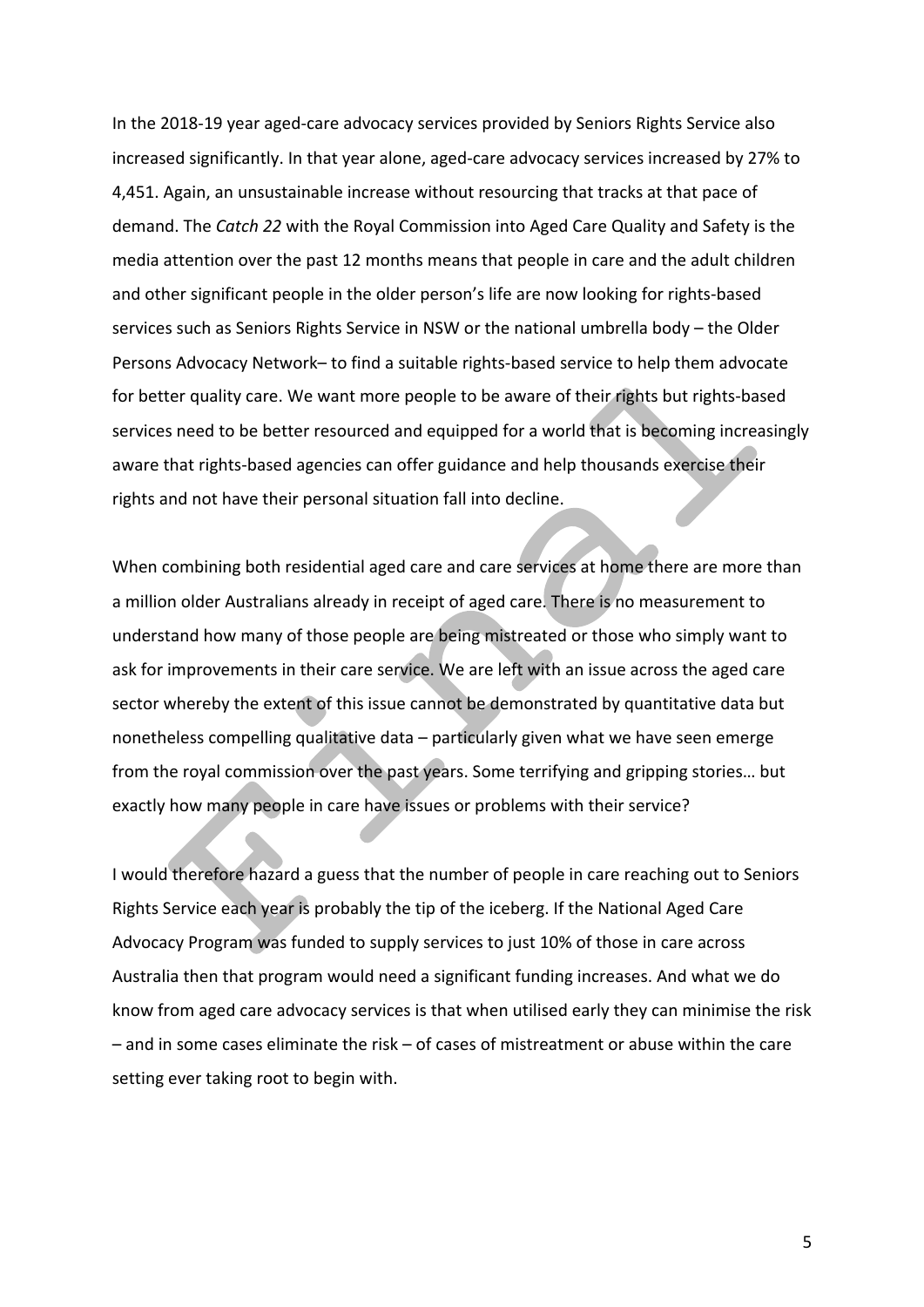I started this presentation talking about older people with legal need contacting Seniors Rights Service for advice. The number of legal services I quoted for the 2018-19 year was 3,422. They are on the whole people living in the community with a range of legal issues.

Aged care "consumers" receive services from our aged care advocates. Again, the number of services provided last year to aged care recipients was 4,451.

In a society where *ALL* older people were treated with dignity and respect – regardless of being in care or living within the community – those seeking rights-based services would decline and we would not be in a position where community-based organisations are always being asked to do more with less.

I noted at the beginning the Commonwealth launched its National Plan to Address the Abuse of Older Australians earlier this year. That plan touches on a national campaign to address ageism. It is ageism after all that is at the root of abuse, lack of respect and the negative outcomes that follow for older people and those who love them. When Australia decided to tackle smoking and encourage people to quit the nation and the states embarked on a generation long campaign that successfully reduced the rates of smoking in Australia by a significant amount. The smoking rate among men in Australia dropped from 40% in 1980 to about 15% today. Australia often boasts of its successful community and health behaviour change campaigns. Like our sustained safer sex campaigns targeting communities at risk since the beginning of the HIV epidemic in the mid-80s... whereby today Australia's transmission rates of HIV are almost the lowest in the world.

Wouldn't it be good to use every policy lever available so older people can seek rights-based community services regardless of where they live and without any delay, and parallel with a well-resourced rights-based framework a national campaign that gets the nation talking about the abuse of older people and how individuals, communities as well as workforces instil their own respective behaviours that identifies and calls out the abuse of older people... and then calls for it to end. If we've been successful on other social issues there is nothing stopping us to bring elder abuse, neglect of older people and disrespect of those older than us to a complete end. It just takes courage and a longer-term vision. It's time that